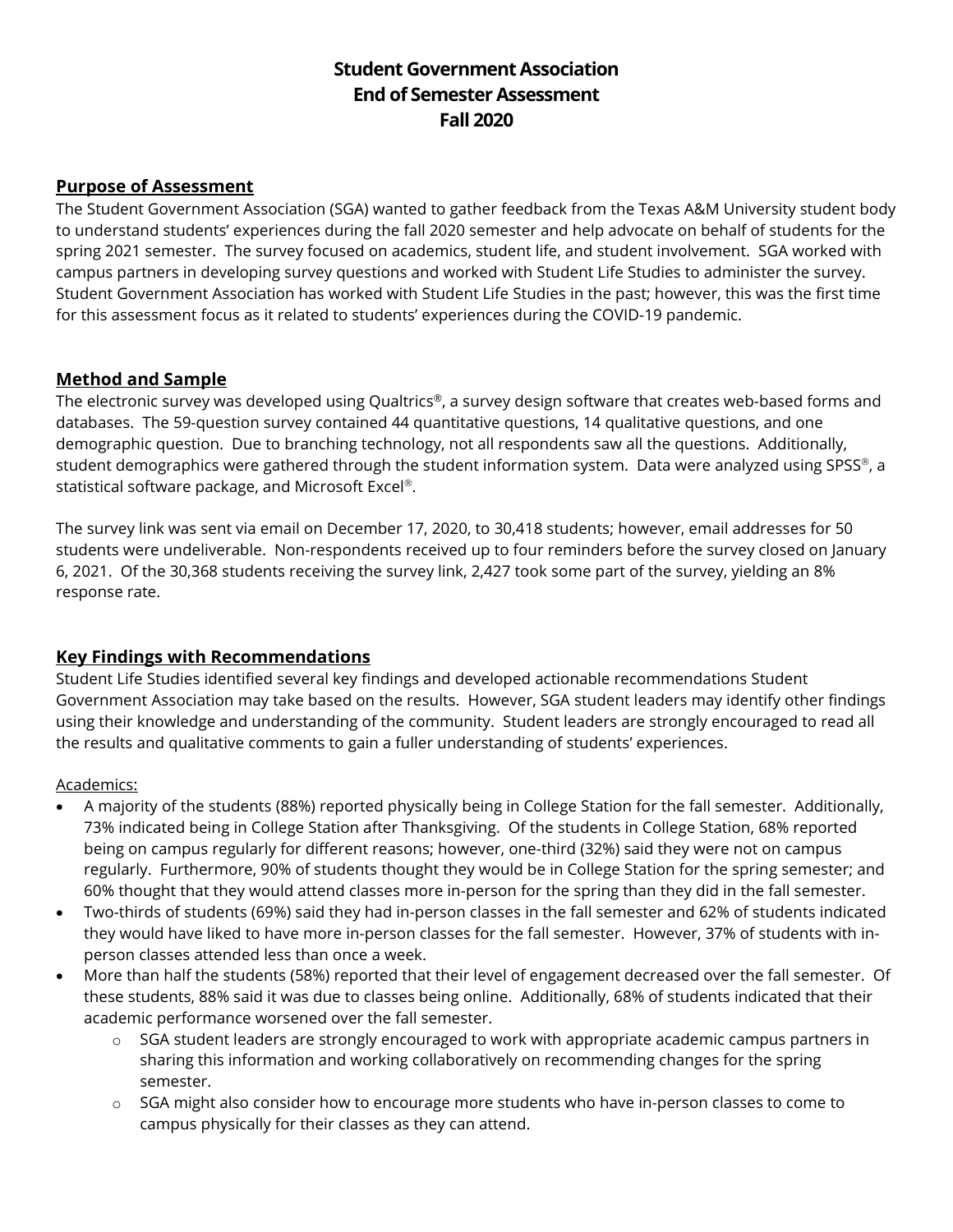#### Student Life:

- Almost half of the student (45%) rated their mental health during the fall as below average. Students shared that the COVID-19 pandemic was the biggest factor impacting their mental health. Students also shared that their personal support (friends, family, etc.) and their involvement in a student organization helped the most in succeeding this fall semester.
- Almost three-fourths of students (72%) said they were tested for COVID-19 in the fall semester. Additionally, 56% of students support mandatory testing in the spring semester. Having easier access and increased incentives were the top reasons students provided for making them be more inclined to be tested in the spring.
	- Student Government Association leaders are encouraged to share results with various campus departments, especially those who offer the campus resources asked about in the survey. Some campus departments to consider might include Counseling and Psychological Services, Student Health Services, Offices of the Dean of Student Life, and Residence Life.
	- o Most students were agreeable to being tested for COVID-19. SGA might continue to look at how they can share that message with the student body and encourage students to be tested.

#### Student Involvement:

- Half of the students (50%) did not feel there were enough opportunities to get involved in the fall semester. Students indicated they want to be more involved in the spring semester. Students also indicated a preference for in-person involvement opportunities and activities.
- Almost two-thirds of students (71%) stated that they would attend small-scale outdoor activities. In general, students reported they would be likely to attend small-scale activities (outdoors or indoors) and larger outdoor activities the most.
	- o Students expressed an interest in being involved and certain in-person activities. SGA is encouraged to look at how to create safe opportunities for students to come together during the spring semester. This would not necessarily be creating new organizations or ongoing groups, but possible small-scale outdoor activities that bring students together.

## **Results**

Results will be reported as means, standard deviation (sd), and frequency percentages for the number of people (n) who responded to the question. For ease of reading, frequency percentages have been rounded to the nearest whole percent, so totals may not add up to exactly 100%. Tables are in descending mean or frequency order unless otherwise specified. This report only includes results for the quantitative questions on the survey; comments for all qualitative questions can be found in a separate document. This report is divided into four sections: Demographics, Academics, Student Life, and Student Involvement.

#### **Demographics**

Demographics were gathered for all students the survey was sent to and the survey respondent for the fall 2020 semester. Table 1, on the following two pages, displays this information in descending order for each demographic category by the Fall 2020 survey respondents column. The majority of the respondents were female, white, senior, students in the College of Engineering, students who were not first generation or Top 10%, and students living offcampus and not in the Corps of Cadets. The survey respondents were representative of the survey sample in many categories; however, there was an overrepresentation of female students in the respondents compared to the sample. Additionally, respondents who lived on-campus, were Top 10%, and were White were slightly overrepresented. There was a slight underrepresentation of respondents from the College of Engineering.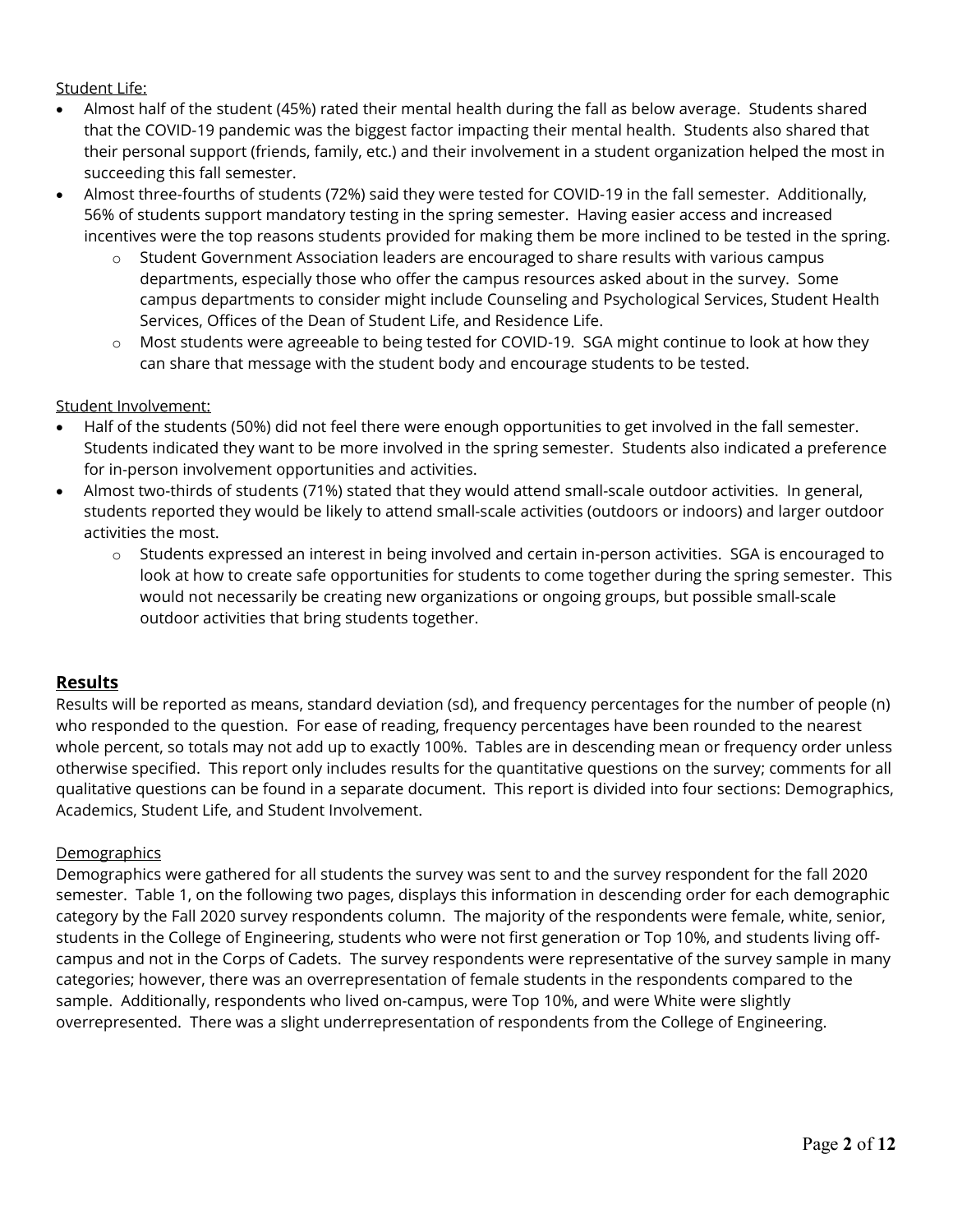|                                               | <b>Fall 2020</b> | <b>Fall 2020</b>   |
|-----------------------------------------------|------------------|--------------------|
|                                               | <b>Survey</b>    | <b>Survey</b>      |
|                                               | <b>Sample</b>    | <b>Respondents</b> |
| <b>Classification</b>                         | $[n=30,417]$     | $[n=2,426]$        |
| Senior                                        | 24%              | 24%                |
| Junior                                        | 22%              | 22%                |
| Freshman                                      | 17%              | 19%                |
| Sophomore                                     | 19%              | 18%                |
| <b>Masters</b>                                | 10%              | 10%                |
| Doctoral                                      | 6%               | 6%                 |
| Other: PB nondegree, Postbac UG; UG nondegree | 1%               | < 1%               |
| Vet (1 <sup>st</sup> - 4 <sup>th</sup> year)  | 1%               | $< 1\%$            |
| <b>Ethnicity</b>                              | $[n=30,418]$     | $[n=2,426]$        |
| White                                         | 57%              | 61%                |
| Hispanic or Latino                            | 23%              | 20%                |
| Asian                                         | 8%               | 8%                 |
| International                                 | 6%               | 6%                 |
| Black only or Multi-Racial with Black         | 3%               | 3%                 |
| Multi-Racial excluding Black                  | 3%               | 2%                 |
| Unknown or Not Reported                       | 1%               | 1%                 |
| American Indian                               | $< 1\%$          | $< 1\%$            |
| Native Hawaiian or Pacific Islander           | $< 1\%$          | $< 1\%$            |
| <b>Sex</b>                                    | $[n=30,418]$     | $[n=2,426]$        |
| Female                                        | 48%              | 61%                |
| Male                                          | 52%              | 39%                |
| <b>College</b>                                | $[n=30, 417]$    | $[n=2,426]$        |
| Engineering                                   | 30%              | 25%                |
| <b>Liberal Arts</b>                           | 14%              | 15%                |
| Agriculture and Life Sciences                 | 12%              | 13%                |
| Mays Business School                          | 10%              | 13%                |
| <b>Education &amp; Human Development</b>      | 11%              | 11%                |
| Science                                       | 7%               | 7%                 |
| Veterinary Medicine                           | 6%               | 5%                 |
| Architecture                                  | 5%               | 4%                 |
| <b>General Studies</b>                        | 3%               | 3%                 |
| <b>Bush School of Government</b>              | 1%               | 2%                 |
| Geosciences                                   | 2%               | 2%                 |
| Public Health                                 | 1%               | 1%                 |
| <b>First Generation</b>                       | $[n=30, 417]$    | $[n=2,426]$        |
| No                                            | 69%              | 71%                |
| Yes                                           | 22%              | 21%                |
| Unknown                                       | 9%               | 9%                 |
| <b>Top Ten Percent</b>                        | $[n=30,417]$     | $[n=2,426]$        |
| No                                            | 61%              | 57%                |
| Yes                                           | 39%              | 43%                |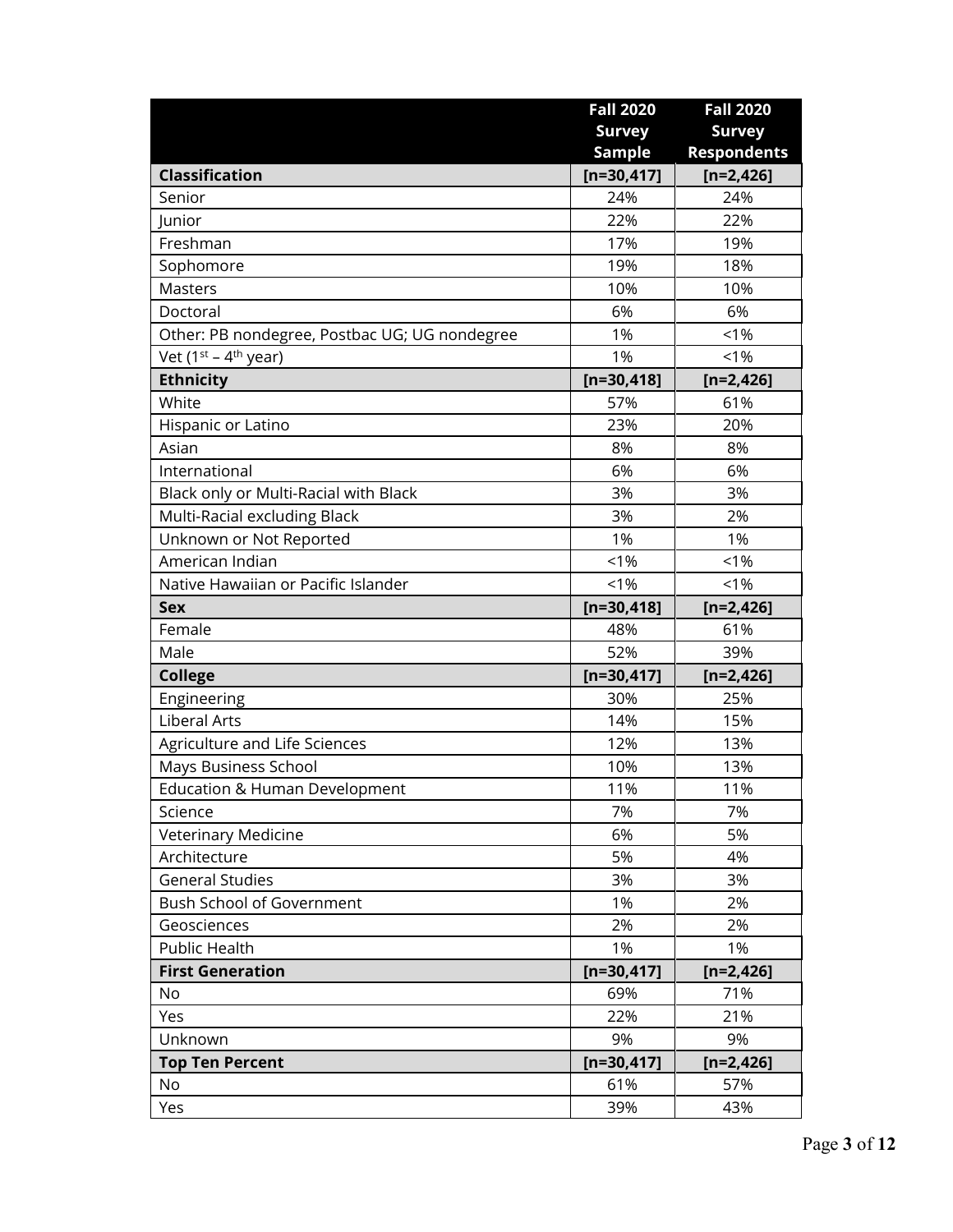|                            | <b>Fall 2020</b><br><b>Survey</b><br>Sample | <b>Fall 2020</b><br><b>Survey</b><br><b>Respondents</b> |
|----------------------------|---------------------------------------------|---------------------------------------------------------|
| <b>Residential Living</b>  | $[n=30,417]$                                | $[n=2,427]$                                             |
| Off-campus                 | 83%                                         | 79%                                                     |
| On-campus                  | 17%                                         | 21%                                                     |
| <b>Corps of Cadets</b>     | $[n=30,417]$                                | $[n=2,427]$                                             |
| Not in the Corps of Cadets | 97%                                         | 96%                                                     |
| In the Corps of Cadets     | 4%                                          | 4%                                                      |

Table 1: Student Demographics

Students were asked on the survey to identify their class year. Table 2 displays these results; the class years between 2021 and 2024 were fairly evenly represented.

| What is your class year?            | <b>Fall 2020</b><br>$[n=1,959]$ |
|-------------------------------------|---------------------------------|
| 2022                                | 25%                             |
| 2021                                | 24%                             |
| 2023                                | 21%                             |
| 2024                                | 21%                             |
| I do not identify with a class year | 6%                              |
| 2020 or older                       | 4%                              |

Table 2: Class Year

#### Academics

When asked if they were physically in College Station for the fall 2020 semester, 88% of 2,351 responding students said they were and 12% indicated they were not in College Station. Those who were in College Station (n=2,065) were then asked about coming to campus regularly during the fall semester, using a select all that apply question. Almost half of the 2,064 responding students (44%) reported coming to campus regularly for in-person classes or academic purposes, 21% shared that they lived on campus, and 20% indicated that they came to campus for nonacademic purposes. Alternatively, almost one-third (32%) said that they did not come to campus regularly.

Students who reported on the initial question that they were in College Station (n=2,065) were also asked if they had in-person classes for the fall semester. Two-thirds of the students (69%) reported having in-person classes and 31% said they did not have in-person classes. Students with in-person classes (n=1,426) were asked how often they attended their in-person classes. As seen in Table 3 almost two-thirds of respondents (64%) indicated attending classes at least once a week.

| Approximately, how often did you<br>attend your in-person classes? | <b>Fall 2020</b><br>$[n=1,425]$ |
|--------------------------------------------------------------------|---------------------------------|
| Multiple days a week                                               | 39%                             |
| Once a week                                                        | 25%                             |
| A few times this semester                                          | 14%                             |
| A few days a month                                                 | 8%                              |
| Not at all                                                         | 8%                              |
| Once this semester                                                 | 5%                              |
| Once a month                                                       | 2%                              |

Table 3: In-Person Class Attendance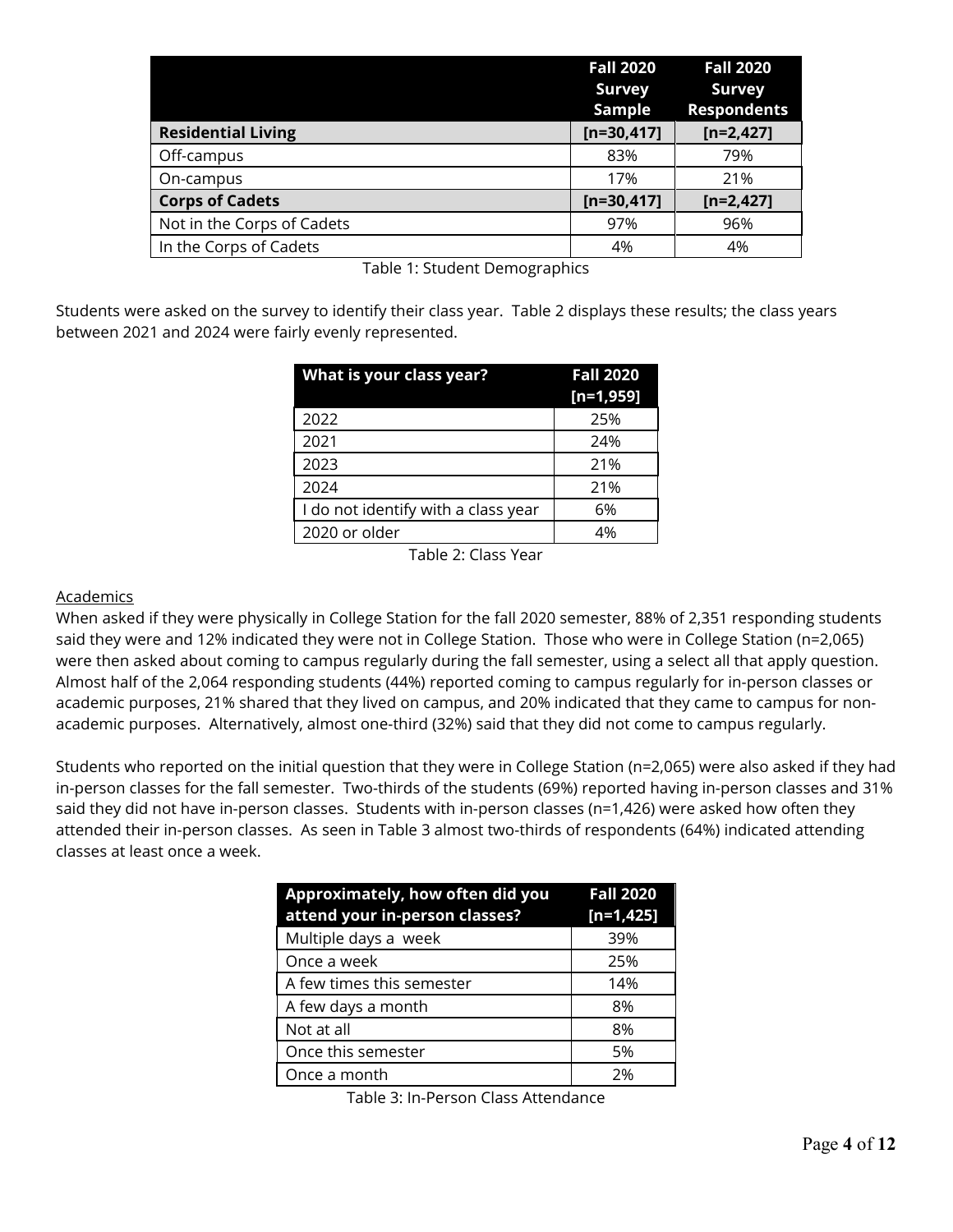Respondents who reported being physically in College Station for the fall semester on the first question (n=2,065) were asked if they were physically in College Station after Thanksgiving. Table 4 shows that almost three-fourths of the respondents (73%) were in College Station after Thanksgiving.

| Were you physically in College Station after<br>Thanksgiving? | <b>Fall 2020</b><br>$[n=2,064]$ |
|---------------------------------------------------------------|---------------------------------|
| Yes, I returned to College Station after Thanksgiving         | 57%                             |
| No, I did not plan to and did not return                      | 23%                             |
| Yes, I did not leave College Station                          | 16%                             |
| No, I planned to return to College Station, but did not       | 4%                              |
|                                                               |                                 |

Table 4: Physical Location after Thanksgiving

When asked if they wanted the opportunity to have more in-person classes this past fall semester, 62% said that they did and 38% reported that they did not.

Students are asked about their level of engagement in class as the semester progressed, whether their classes were in-person or through Zoom. Over half of the 2,273 students responding (58%), stated that their level of engagement decreased over the semester, 35% said that their level of engagement remained the same, and 6% reported that their level of engagement increased over the semester. There was a follow-up question for students who reported their level of engagement in class decreased over the semester (n=1,327). Table 5 demonstrates that a majority of the students responding to this question indicated that the class being online was a factor in their level of engagement decreasing over the semester.

| What factors contributed to your level of engagement in class<br>decreasing as the semester progressed (select all that apply) | <b>Fall 2020</b><br>$[n=1,320]$ |
|--------------------------------------------------------------------------------------------------------------------------------|---------------------------------|
| The class being online                                                                                                         | 88%                             |
| Difficulty with professors adapting to dual modalities                                                                         | 51%                             |
| Fewer peer-to-peer discussions in class                                                                                        | 36%                             |
| Fewer students coming to in-person classes as the semester continued                                                           | 30%                             |
| Less group work in class                                                                                                       | 16%                             |
| Other                                                                                                                          | 13%                             |

Table 5: Factors Decreasing Class Engagement

When asked if they felt their professors successfully adapted to virtual learning, 44% said yes, 42% said maybe, and 14% stated no.

Using a select all that apply questions, students were asked about their academic performance for the fall semester. Note, students were told that academic performance did not need to be the final grade in classes. Table 6, on the following page, illustrates students felt several factors impacted their academic performance, especially increased anxiety or stress, COVID-19, and increased academic workload. However, almost one-third of respondents reported that their academic performance had not worsened in the fall semester.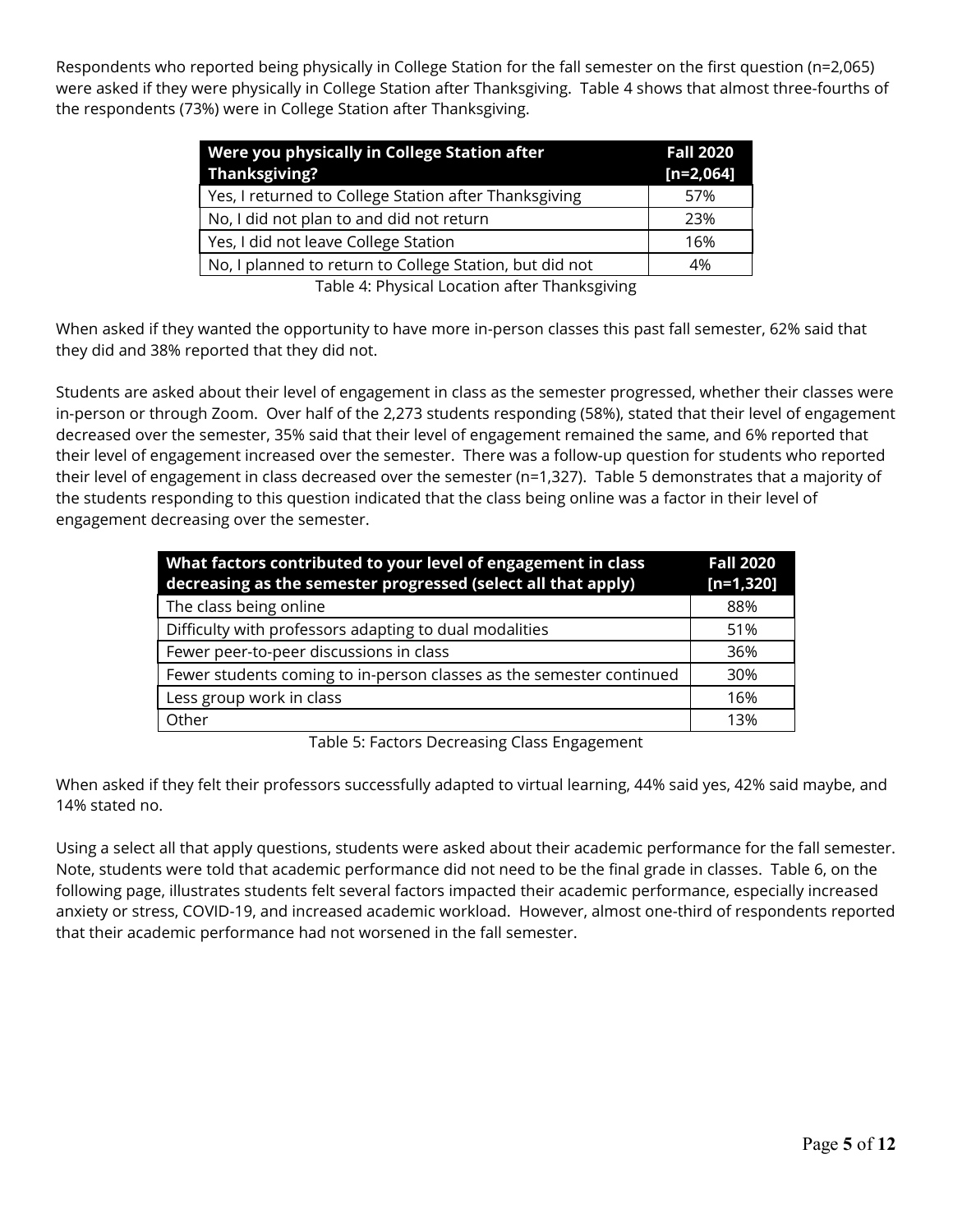| Did your academic performance worsen in the fall 2020<br>semester? (Select any factors, if any at all, that contributed) | <b>Fall 2020</b><br>$[n=2, 144]$ |
|--------------------------------------------------------------------------------------------------------------------------|----------------------------------|
| Yes, increased anxiety or stress                                                                                         | 51%                              |
| Yes, COVID-19                                                                                                            | 40%                              |
| Yes, increased academic workload                                                                                         | 34%                              |
| No, my academic performance did not worsen this fall semester                                                            | 32%                              |
| Yes, current events                                                                                                      | 29%                              |
| Yes, personal or family mental health concerns                                                                           | 25%                              |
| Yes, personal or family heal concerns                                                                                    | 19%                              |
| Yes, economic burden                                                                                                     | 17%                              |
| Yes, other reasons                                                                                                       | 5%                               |

Table 6: Factors Impacting Academic Performance

When asked if they felt the university provided ample grade accommodations in the fall 2020 semester, 42% felt they did, 25% said maybe, and 33% reported they did not. Students were also asked about what they might like to see or see more of in terms of grade accommodations. Table 7 reveals that a pass/fail option was most requested by students.

| What, if any, would you have liked to see or see more of in<br>terms of grade accommodations? (select all that apply) | <b>Fall 2020</b><br>$[n=2,050]$ |
|-----------------------------------------------------------------------------------------------------------------------|---------------------------------|
| Pass/Fail options                                                                                                     | 66%                             |
| Q-drops not counting against you                                                                                      | 37%                             |
| Extended Q-drop deadline                                                                                              | 30%                             |
| None                                                                                                                  | 20%                             |
| Unlimited Q-drops                                                                                                     | 17%                             |
| Withdrawal options                                                                                                    | 11%                             |
| Other                                                                                                                 | 4%                              |

Table 7: Grade Accommodations

Respondents were asked about the degree they felt different academic resources helped or did not help them to succeed academically in the fall 2020 semester. The "Did Not Use the Resource" responses were removed from the analysis. Table 8, on the following page, indicates that students felt that professor office hours and departmental advising were the most helpful resources. However, students reported that peer tutoring was the least helpful resources.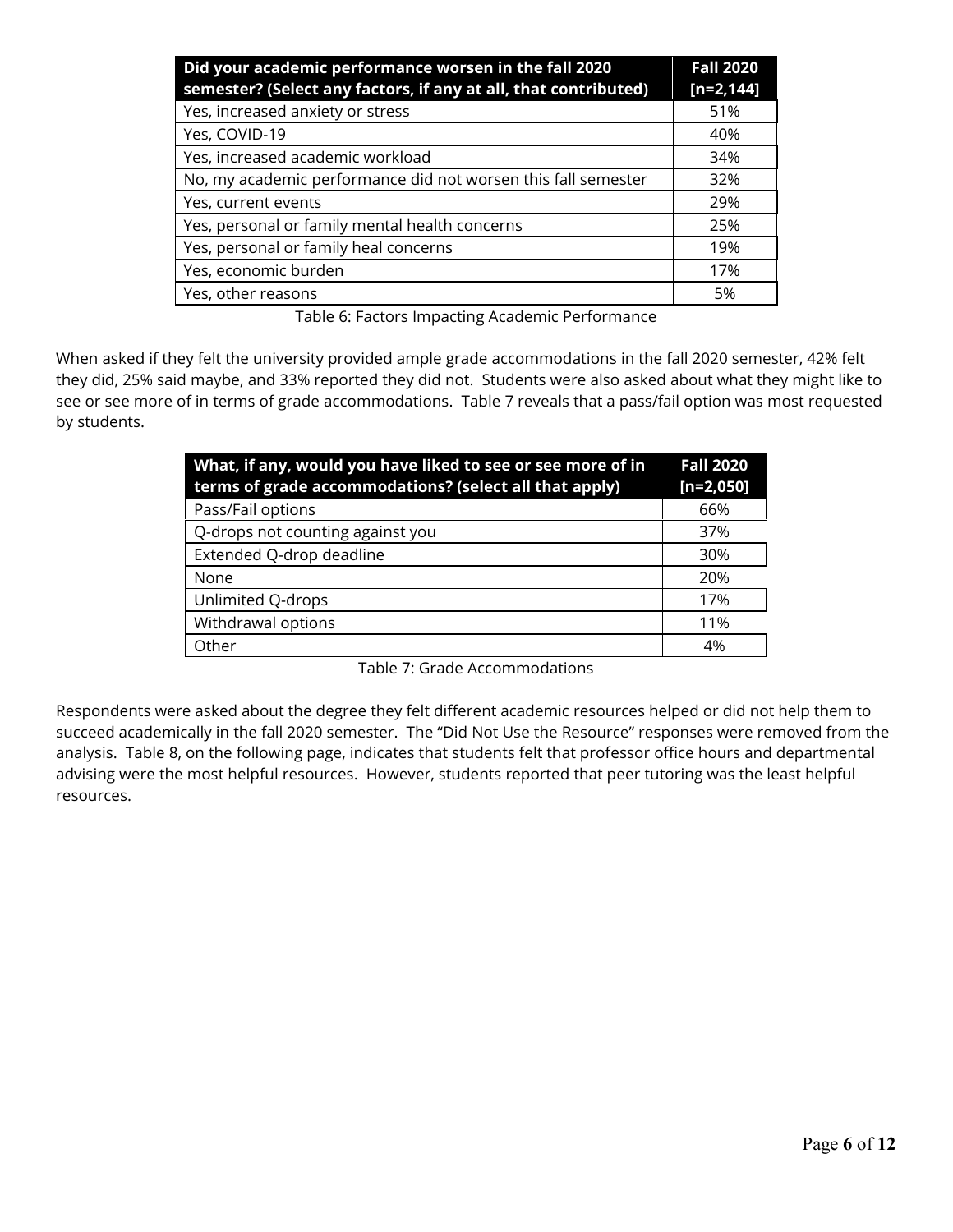| To what degree do you feel these<br>academic resources helped you or<br>did not help you succeed<br>academically this fall semester? | <b>Helped a</b><br>Great<br><b>Deal</b><br>(4) | <b>Helped</b><br>Some<br>(3) | <b>Did Not</b><br><b>Help</b><br>Much<br>(2) | <b>Did Not</b><br><b>Help at</b><br>All<br>(1) | <b>Fall 2020</b><br><b>Mean</b><br>(sd)<br>[n] |
|--------------------------------------------------------------------------------------------------------------------------------------|------------------------------------------------|------------------------------|----------------------------------------------|------------------------------------------------|------------------------------------------------|
| Professor Office Hours                                                                                                               | 25%                                            | 46%                          | 21%                                          | 8%                                             | 2.88<br>(.88)<br>[1,438]                       |
| Departmental Advising                                                                                                                | 26%                                            | 45%                          | 17%                                          | 12%                                            | 2.86<br>(.94)<br>[1,283]                       |
| Supplemental Instruction (SI) Sessions                                                                                               | 31%                                            | 34%                          | 21%                                          | 14%                                            | 2.81<br>(1.03)<br>[716]                        |
| <b>Outside Tutoring Options</b>                                                                                                      | 32%                                            | 29%                          | 25%                                          | 14%                                            | 2.79<br>(1.04)<br>[492]                        |
| TA Office Hours                                                                                                                      | 22%                                            | 44%                          | 20%                                          | 14%                                            | 2.74<br>(.95)<br>[1,050]                       |
| Peer Tutoring                                                                                                                        | 22%                                            | 38%                          | 24%                                          | 16%                                            | 2.67<br>(.99)<br>$[683]$                       |

Table 8: Academic Resources

Using a select all the apply questions, students were asked if they planned to physically be in College Station for the spring 2021 semester. Almost two-thirds (64%) reported they planned to physically be in town taking classes inperson and 49% said they planned to be in College Station taking classes virtually. Alternatively, 10% of respondents indicated that they did not plan to be in College Station physically.

Students reporting that they planned to be in College Station physically taking classes in-person (n=1,341) were asked a follow-up question about what they thought their attendance would be for their in-person classes in the spring. Almost two-thirds (60%) indicated they thought they would attend their in-person classes more often than they did in the fall semester, 37% thought they would attend their in-person classes the same as they did in the fall, and 3% thought they would attend their in-person classes less often in the spring than they did in the fall.

The final question related to academics asked students if they would like to have virtual learning options available in the future, after COVID-19. Half of the 2,064 students who responded (51%) stated that they would like virtual learning options to be available, 32% said maybe, and 18% reported that no, they would not like these options to be available.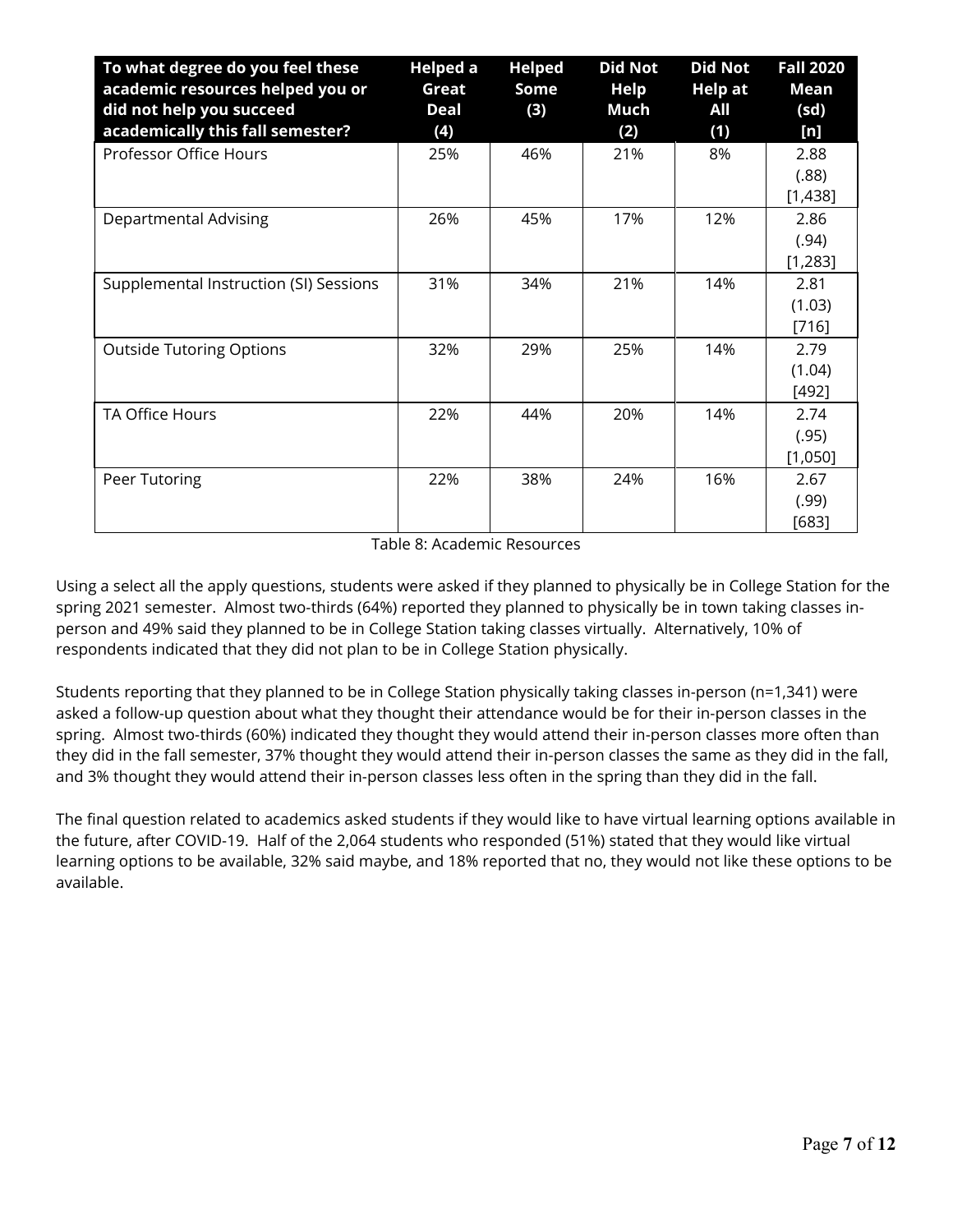#### Student Life

Students were asked how they felt their mental health was for the fall semester. One-quarter of the 2,077 students who responded rated their mental health above average (7%=excellent and 19%=good). Alternatively, 45% felt their mental health was below average (32%=poor and 13%=terrible). Almost one-third (30%) felt their mental health was average. Students who felt their mental health was terrible, poor, or average (n=1,556) were asked about factors they felt impacted their mental health. Table 9 indicates that COVID-19 was the most common factor, followed by an increased academic workload and current events.

| Which factors do you feel impacted your<br>mental health? (select all that apply) | <b>Fall 2020</b><br>$[n=1,535]$ |
|-----------------------------------------------------------------------------------|---------------------------------|
| COVID-19                                                                          | 78%                             |
| Increased academic workload                                                       | 62%                             |
| Current events                                                                    | 61%                             |
| Personal or family health concerns                                                | 46%                             |
| Economic burden                                                                   | 34%                             |
| Other                                                                             | 13%                             |

Table 9: Factors Impacting Mental Health

Respondents were asked about the degree they felt different campus resources helped or did not help them succeed this fall semester. The "Did Not Use the Resource" responses were removed from the analysis. Table 10, on the following page, shows that personal support systems and student organization involvement were the most helpful. The Helpline was rated as the least helpful.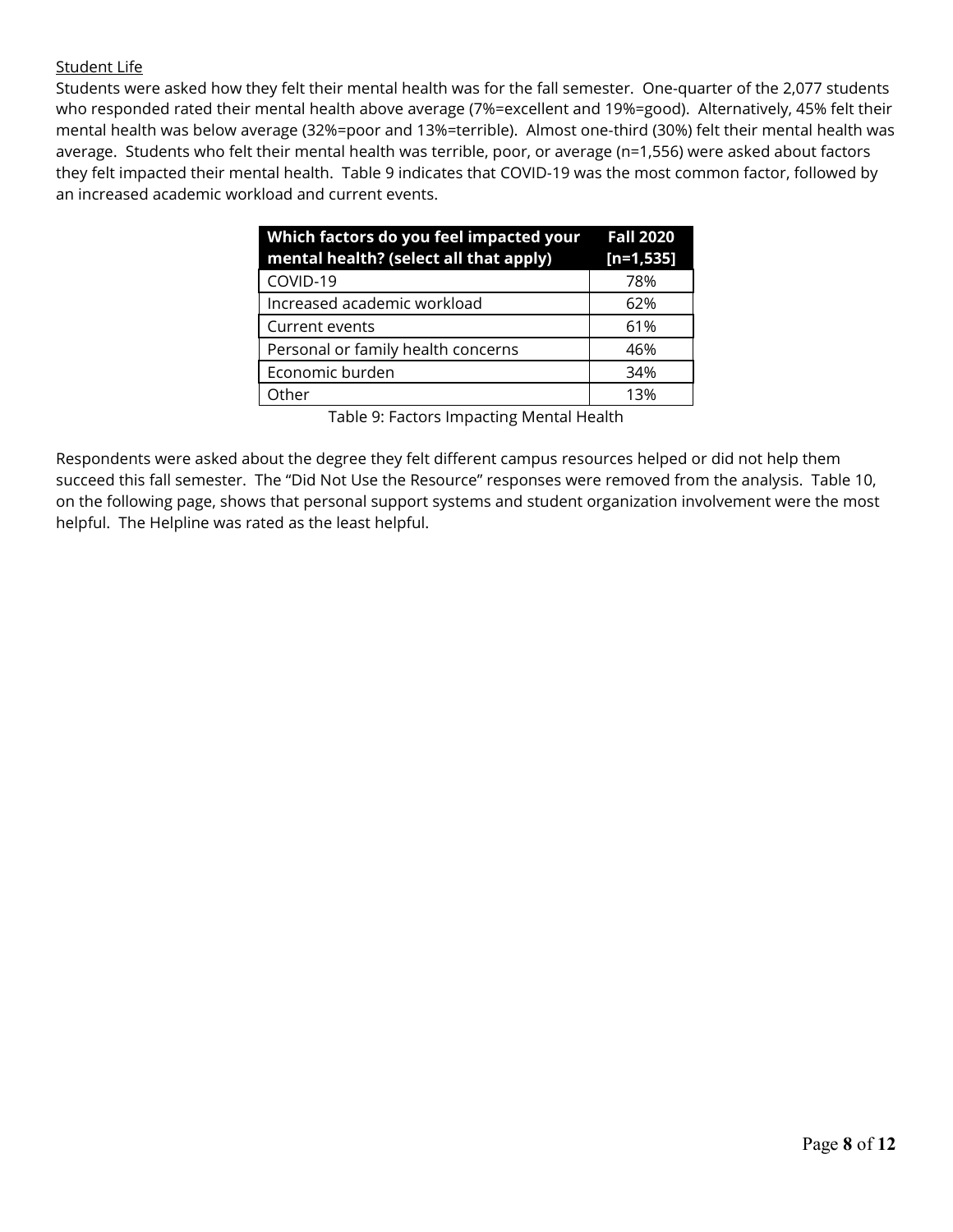| To what degree do you feel these<br>resources helped you or did not help<br>you succeed this fall semester? | <b>Helped a</b><br>Great<br><b>Deal</b><br>(4) | <b>Helped</b><br>Some<br>(3) | <b>Did Not</b><br><b>Help</b><br>Much<br>(2) | <b>Did Not</b><br><b>Help at</b><br>All<br>(1) | <b>Fall 2020</b><br><b>Mean</b><br>(sd)<br>[n] |
|-------------------------------------------------------------------------------------------------------------|------------------------------------------------|------------------------------|----------------------------------------------|------------------------------------------------|------------------------------------------------|
| Personal Support System (such as<br>friends, family, etc.)                                                  | 63%                                            | 30%                          | 5%                                           | 2%                                             | 3.54<br>(.68)<br>[1,814]                       |
| Involvement in Student Organizations                                                                        | 38%                                            | 39%                          | 15%                                          | 9%                                             | 3.06<br>(.93)<br>[1, 268]                      |
| Academic Advising                                                                                           | 27%                                            | 45%                          | 16%                                          | 12%                                            | 2.87<br>(.95)<br>[1, 352]                      |
| <b>Financial Aid</b>                                                                                        | 29%                                            | 36%                          | 15%                                          | 20%                                            | 2.75<br>(1.08)<br>[1,008]                      |
| Career Center                                                                                               | 18%                                            | 47%                          | 20%                                          | 15%                                            | 2.69<br>(.94)<br>$[434]$                       |
| COVID-19 Emergency Funds                                                                                    | 29%                                            | 31%                          | 15%                                          | 26%                                            | 2.61<br>(1.16)<br>$[636]$                      |
| On-Campus Programs                                                                                          | 14%                                            | 46%                          | 20%                                          | 20%                                            | 2.55<br>(.96)<br>[505]                         |
| Counseling & Psychological Services<br>(CAPS)                                                               | 20%                                            | 33%                          | 26%                                          | 21%                                            | 2.52<br>(1.04)<br>[301]                        |
| <b>Virtual Programs</b>                                                                                     | 14%                                            | 43%                          | 21%                                          | 22%                                            | 2.49<br>(.99)<br>$[673]$                       |
| Helpline                                                                                                    | 17%                                            | 26%                          | 28%                                          | 30%                                            | 2.30<br>(1.07)<br>[166]                        |

Table 10: Student Resources

Using a select all the apply questions, students were asked about being tested for COVID-19 during the fall semester. Table 11, in descending order by those who reported being tested, reveals that almost three-fourths of the responding students were tested in the fall semester.

| Did you take a COVID-19 test this<br>fall semester? (select all that apply) | <b>Fall 2020</b><br>$[n=2,010]$ |
|-----------------------------------------------------------------------------|---------------------------------|
| Yes, out of precaution                                                      | 44%                             |
| Yes, I was randomly selected                                                | 29%                             |
| Yes, I was exposed to COVID-19                                              | 26%                             |
| Yes, I experienced symptoms                                                 | 10%                             |
| Yes, other reasons                                                          | 3%                              |
| N٥                                                                          | 28%                             |

Table 11: COVID-19 Testing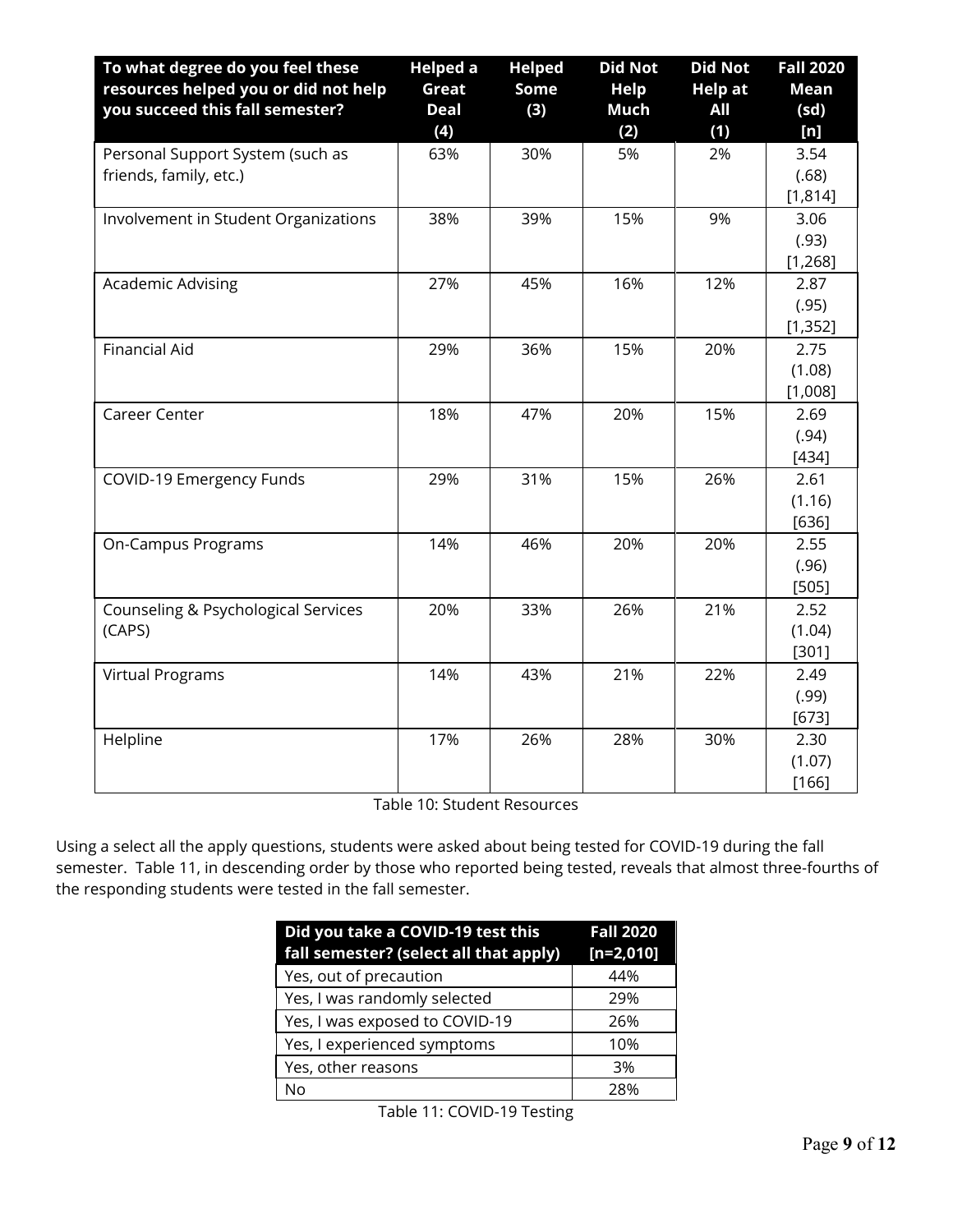When asked if they would support more mandatory COVID-19 testing in the spring semester if it meant more opportunities for campus involvement or in-person activities, 56% of the 2,011 responding students indicated they support more mandatory testing. Additionally, 22% said maybe they would support mandatory testing and 22% reported that they would not support it.

Students were asked about any factors that would make them more inclined to take a COVID-19 test in the spring semester through a select all that apply question. As seen in Table 12, having easier access and increased incentives were the most common factors.

| What factors, if any, would make you more inclined to take a<br>COVID-19 test in the spring semester? (select all that apply) | <b>Fall 2020</b><br>$[n=1,934]$ |
|-------------------------------------------------------------------------------------------------------------------------------|---------------------------------|
| Easier access                                                                                                                 | 48%                             |
| Increased incentives                                                                                                          | 47%                             |
| Student organization requirement                                                                                              | 28%                             |
| Better information regarding testing                                                                                          | 27%                             |
| Peer encouragement                                                                                                            | 25%                             |
| Residential requirement                                                                                                       | 22%                             |
| None                                                                                                                          | 20%                             |
| Other                                                                                                                         | 8%                              |

Table 12: Factors for COVID-19 Testing

## Student Involvement

When asked if they felt there were ample opportunities to get involved on campus in the fall semester, half (50%) of the 1,981 students who answered the question said no. Additionally, 31% reported that maybe there were ample opportunities and 19% indicated that there were ample opportunities. Using a select all that apply question, students were asked if they were involved in one or more student organization in the fall semester. Of the 2,025 responding students, 49% shared that they were mainly involved virtually and 20% said they were mainly involved in-person. Alternatively, 37% of the students indicated that they were not involved in the fall semester.

Students who reported they were involved in one or more student organization either virtually or in-person (n=1,277) were asked a follow-up if they felt that their involvement helped their overall college experience for the fall 2020 semester. Additionally, students who indicated they were not involved in a student organization (n=748) were also asked a follow-up if they thought that not being involved negatively impacted their overall college experience for the fall 2020 semester. As seen in Table 13, overall, involved students felt their involvement did help their college experience. Students who were not involved were more evenly spread in terms of if they felt that not being involved negatively impacted their college experience.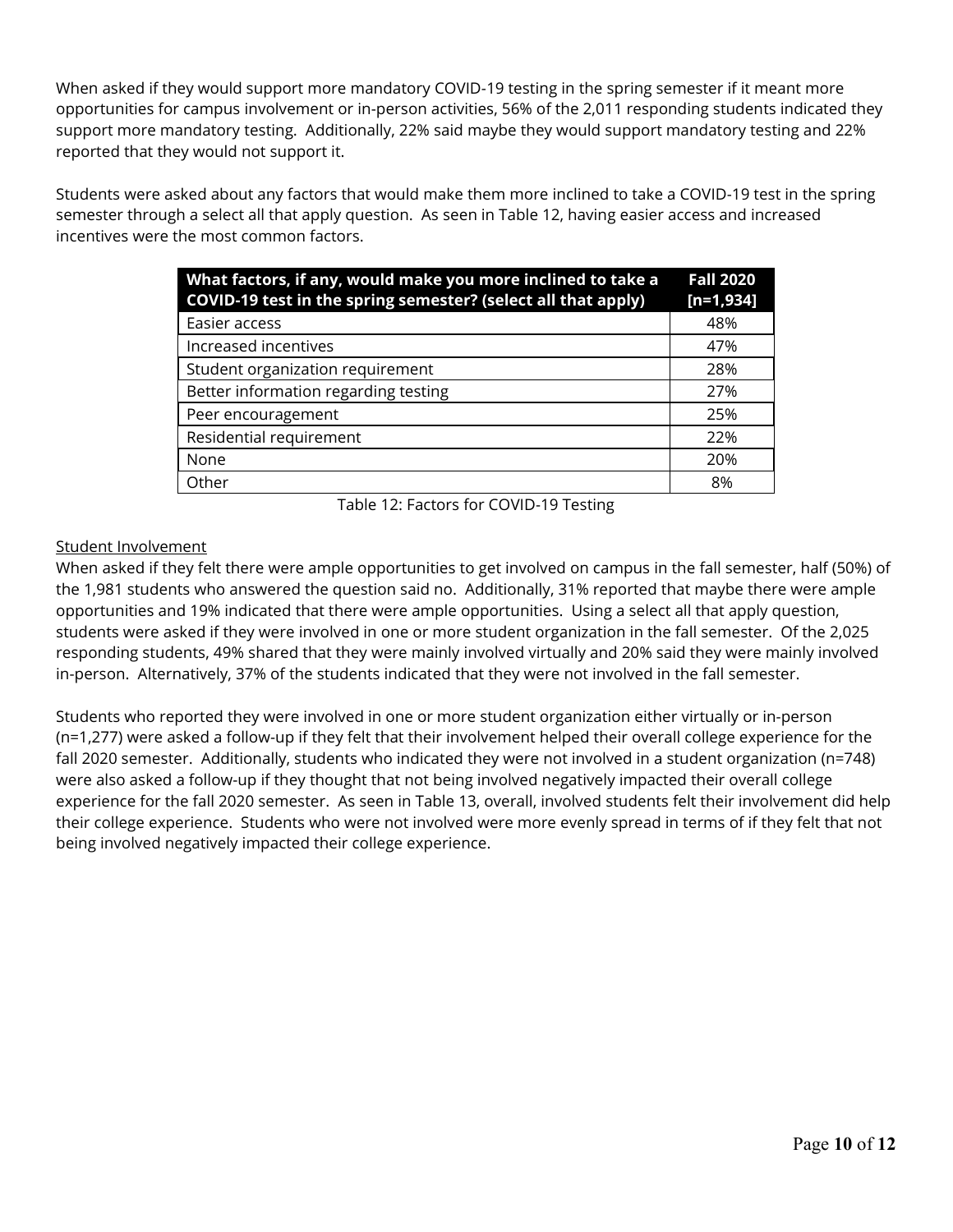|                                                                                                                                                                 | <b>Definitely</b><br>Yes<br>(5) | <b>Probably</b><br>Yes<br>(4) | <b>Might or</b><br><b>Might</b><br>Not<br>(3) | <b>Probably</b><br>Not<br>(2) | <b>Definitely</b><br><b>Not</b><br>(1) | Fall<br>2020<br>Mean<br>(sd)      |
|-----------------------------------------------------------------------------------------------------------------------------------------------------------------|---------------------------------|-------------------------------|-----------------------------------------------|-------------------------------|----------------------------------------|-----------------------------------|
| <b>Student Involved Only:</b><br>Do you feel that your involvement<br>helped your overall college experience<br>for the fall 2020 semester?                     | 36%                             | 28%                           | 15%                                           | 14%                           | 7%                                     | [n]<br>3.74<br>(1.27)<br>[1, 268] |
| <b>Students Not Involved Only:</b><br>Do you feel that not being involved<br>negatively impacted your overall college<br>experience for the fall 2020 semester? | 24%                             | 20%                           | 20%                                           | 13%                           | 22%                                    | 3.11<br>(1.47)<br>[734]           |

Table 13: Student Involvement

Students were asked to rate their level of agreement or disagreement with several statements related to their student involvement for the spring semester. Table 14 demonstrates that students would prefer more in-person involvement opportunities and would be likely to attend in-person events. While in slightly less agreement, students also reported they were likely to be involved in virtual activities in the spring semester.

|                                                                                           | <b>Strongly</b><br>Agree<br>(5) | Agree<br>(4) | <b>Neutral</b><br>(3) | <b>Disagree</b><br>(2) | <b>Strongly</b><br><b>Disagree</b><br>(1) | Fall<br>2020<br><b>Mean</b><br>(sd)<br>[n] |
|-------------------------------------------------------------------------------------------|---------------------------------|--------------|-----------------------|------------------------|-------------------------------------------|--------------------------------------------|
| would like more in-person involvement<br>opportunities offered in the spring<br>semester. | 46%                             | 22%          | 18%                   | 7%                     | 8%                                        | 3.90<br>(1.28)<br>[1,928]                  |
| I likely would attend in-person events and<br>activities in the spring semester.          | 44%                             | 22%          | 16%                   | 8%                     | 10%                                       | 3.82<br>(1.34)<br>[1, 925]                 |
| am likely to be involved in the spring<br>semester if virtual activities continue.        | 23%                             | 29%          | 27%                   | 13%                    | 8%                                        | 3.46<br>(1.20)<br>[1, 925]                 |

Table 14: Student Involvement for the Spring Semester

To understand better what type of events or activities students would be willing to attend in-person, they were asked to select the types of events or specific traditional events they would attend in-person during the spring semester with appropriate COVID-19 regulations and guidance. Table 15, on the following page, indicates that students are more likely to attend in-person smaller-scale events (indoor or outdoor) and student organization meetings the most. In looking at larger events, students were more likely to attend outdoor events than indoor events in general.